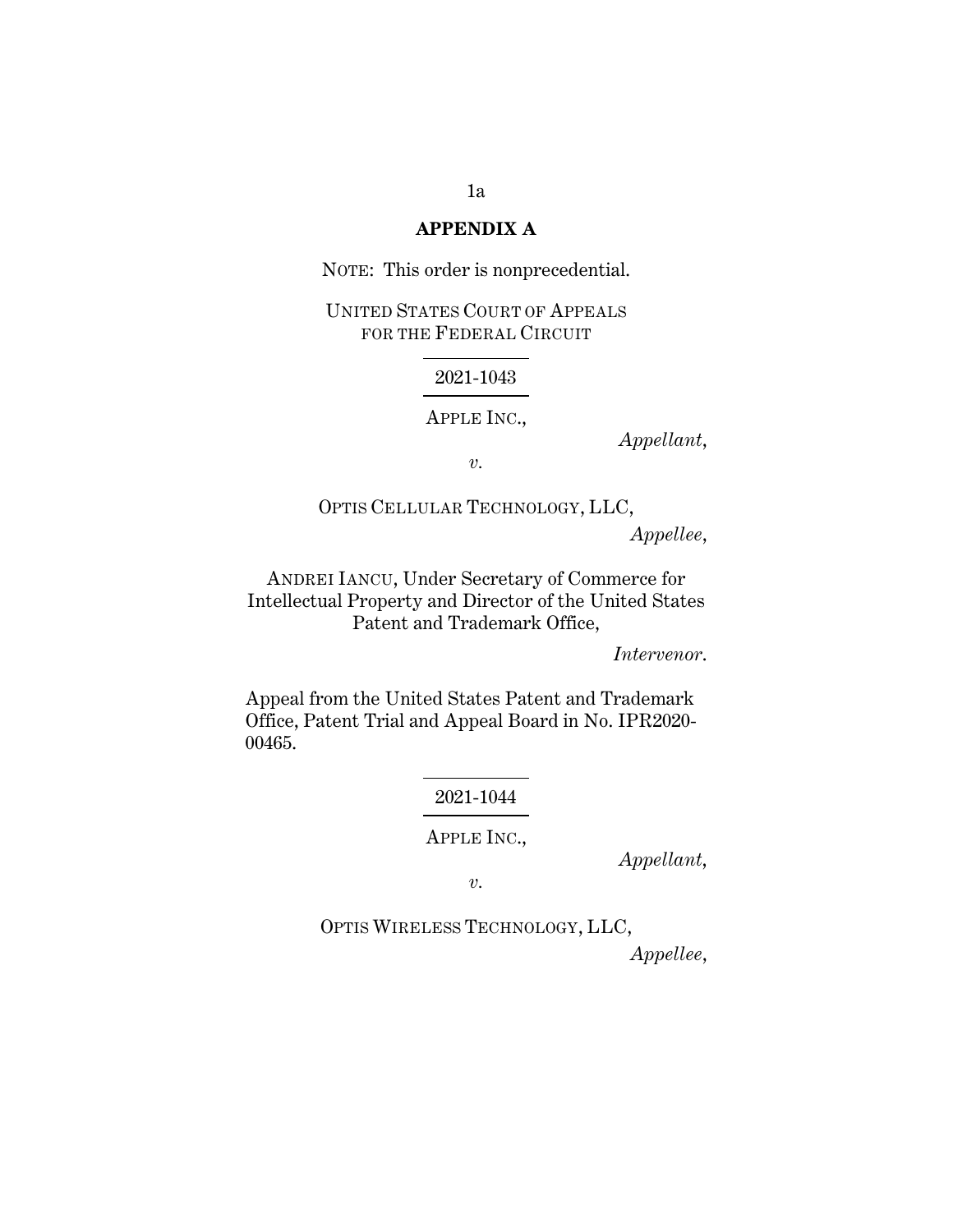# ANDREI IANCU, Under Secretary of Commerce for Intellectual Property and Director of the United States Patent and Trademark Office,

*Intervenor*.

Appeal from the United States Patent and Trademark Office, Patent Trial and Appeal Board in No. IPR2020- 00466.

2021-1046

#### APPLE INC.,

*Appellant*,

*v.* 

UNWIRED PLANET INTERNATIONAL LIMITED, *Appellee*,

ANDREI IANCU, Under Secretary of Commerce for Intellectual Property and Director of the United States Patent and Trademark Office,

*Intervenor*.

Appeal from the United States Patent and Trademark Office, Patent Trial and Appeal Board in No. IPR2020- 00642.

### **ON MOTION**

Filed December 21, 2020

Before Prost, *Chief Judge*, Lourie and Chen, *Circuit Judges*.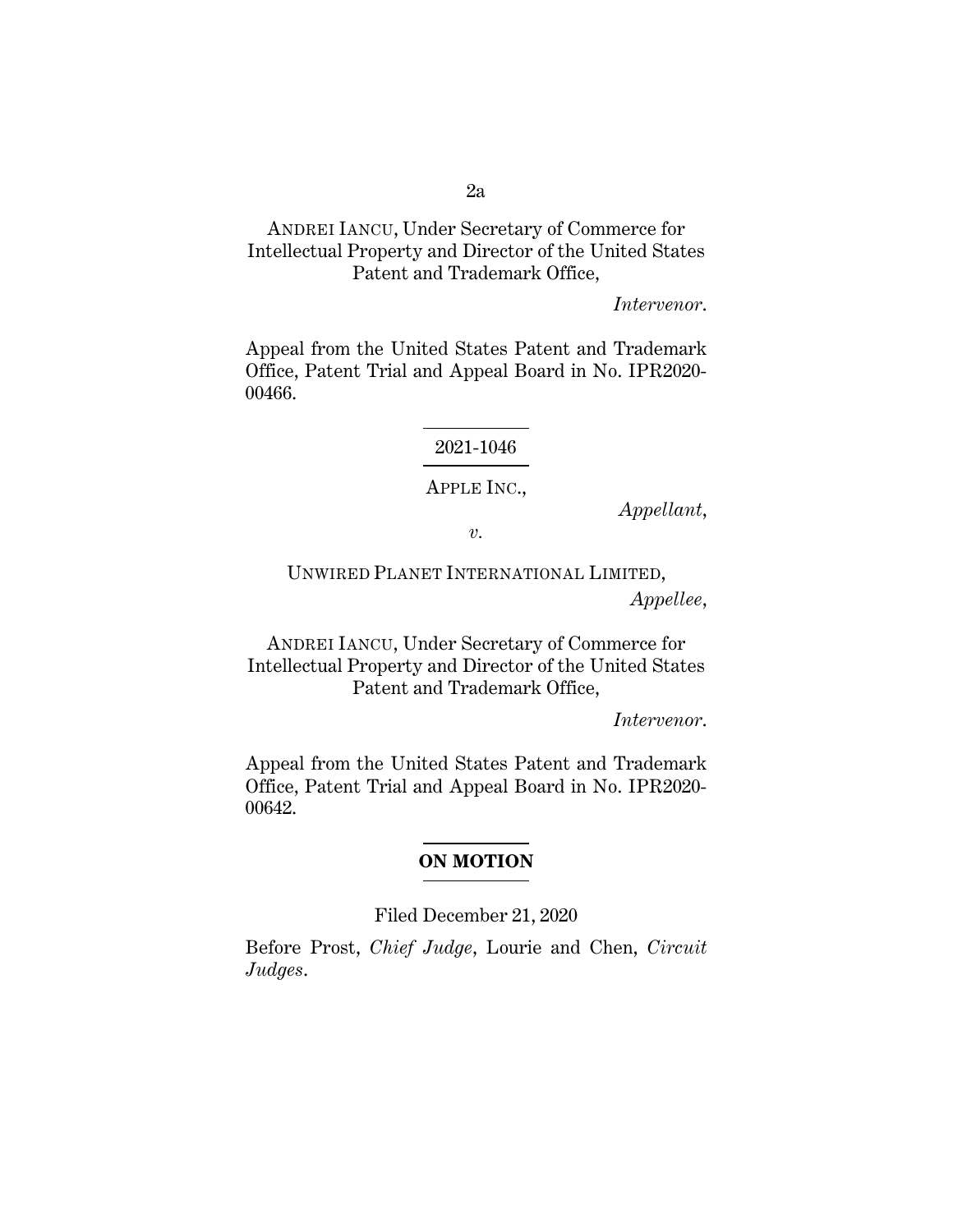#### **ORDER**

#### LOURIE, *Circuit Judge*:

Apple Inc. appeals from the Patent Trial and Appeal Board's decisions denying its petitions to institute *inter partes* review ("IPR") after concluding that such review would not be a proper use of resources given parallel district court proceedings. Apple alternatively seeks a writ of mandamus to review those decisions. The Director of the United States Patent and Trademark Office informs the court that he exercises the right under 35 U.S.C. § 143 to intervene, which the court construes as a motion for leave to file the notice of intervention out of time, *see* Fed. R. App. P. 15(d), and files a response urging dismissal.

In response to this court's October 29, 2020 show cause order, Apple reiterates the same arguments in favor of jurisdiction and mandamus that this court recently considered and rejected in *Apple Inc. v. Maxell, Ltd.*, No. 20-2132, slip op. at 2 (Fed. Cir. Oct. 30, 2020) and more generally in *Cisco Systems Inc. v. Ramot at Tel Aviv University Ltd.*, Appeal Nos. 2020- 2047, -2049 (Fed. Cir. Oct. 30, 2020). For the same reasons set forth in those decisions, we conclude that this court lacks jurisdiction over Apple's appeals and must deny Apple's requests for mandamus.

Accordingly,

IT IS ORDERED THAT:

(1) The Director's motion to intervene is granted. The Director is added as an intervenor and the revised official captions are reflected above.

- (2) The appeals are dismissed.
- (3) The requests for mandamus are denied.